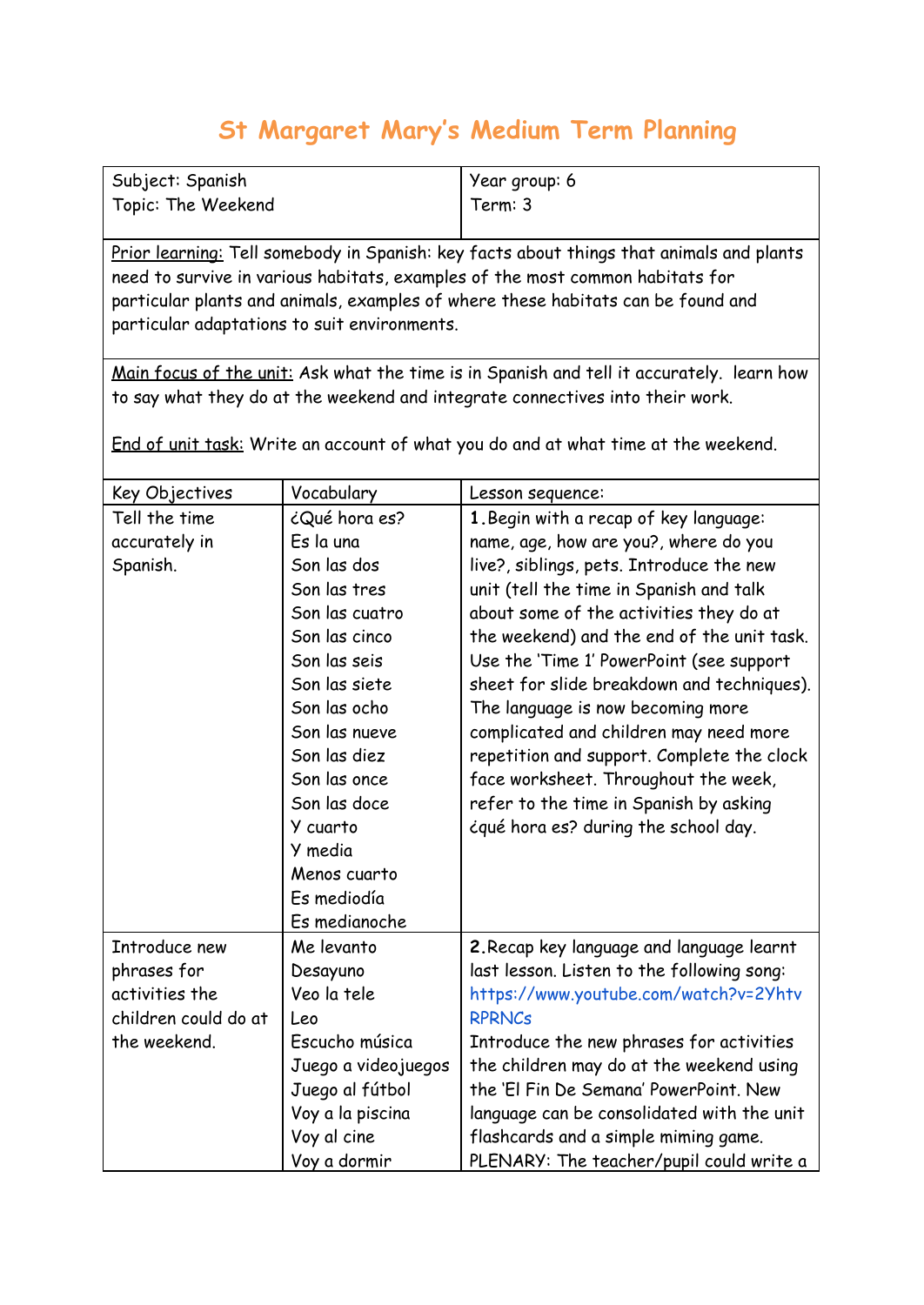|                                                                                                                             |                                                                                                                                                                                                                            | time on the board and mime an activity,<br>bringing all the language together, asking<br>children to make a sentence based on what<br>they can see and read. No work in books.                                                                                                                                                                                                                                                                                                                                                                                                                                                     |
|-----------------------------------------------------------------------------------------------------------------------------|----------------------------------------------------------------------------------------------------------------------------------------------------------------------------------------------------------------------------|------------------------------------------------------------------------------------------------------------------------------------------------------------------------------------------------------------------------------------------------------------------------------------------------------------------------------------------------------------------------------------------------------------------------------------------------------------------------------------------------------------------------------------------------------------------------------------------------------------------------------------|
| Consolidate the<br>language for<br>weekend activities<br>through listening<br>and writing tasks.                            | Me levanto<br>Desayuno<br>Veo la tele<br>Leo<br>Escucho música<br>Juego a videojuegos<br>Juego al fútbol<br>Voy a la piscina<br>Voy al cine<br>Voy a dormir                                                                | 3. Begin the lesson recapping key language,<br>then recap time and weekend activities.<br>Use the 'El Fin De Semana 2' PowerPoint to<br>revise and consolidate the new phrases for<br>weekend activities. Complete the slide 16<br>listening exercise and the slide 18/19 gap<br>fill exercise(differentiated).                                                                                                                                                                                                                                                                                                                    |
| Integrate a time<br>into the new<br>phrases and learn<br>how to use<br>connectives.                                         | Me levanto<br>Desayuno<br>Veo la tele<br>Leo<br>Escucho música<br>Juego a videojuegos<br>Juego al fútbol<br>Voy a la piscina<br>Voy al cine<br>Voy a dormir<br>У<br>Después<br>También<br>Más tarde<br>Finalmente<br>a las | 4. Begin lesson recapping key language and<br>language learnt in this unit so far -how<br>many phrases can they remember from<br>memory without revising or seeing the<br>visuals first? Allow a minute or so of<br>shared thinking time and then see how<br>many phrases can be recalled as a group<br>Explain that today they will be taught how<br>to present language regarding weekend<br>activities and times fluently.Use 'El Fin De<br>Semana 3' PowerPoint to integrate time<br>into their work, learning how to say 'at' a<br>particular time rather than 'it's' a<br>particular time. Complete the reading<br>exercise. |
| Consolidate all the<br>language covered so<br>far and introduce<br>three positive and<br>three negative<br>opinion phrases. | iEs increíble!<br>iEs genial!<br>iEs divertido!<br>iEs agotador!<br>iEs aburrido!<br>iEs horrible!                                                                                                                         | 5. Begin the lesson with a key language<br>recap as well as language covered in this<br>unit so far. Explaining to the children<br>today they will put all their new knowledge<br>and language together and also add on an<br>opinion. Ask the target question ¿Qué<br>haces los fines de semana? After going<br>through the slides. Ask for examples of<br>things the children do at the weekend,<br>what time and an opinion. Complete the<br>listening task and the translation exercise.                                                                                                                                       |
| Revise all language<br>covered so far and<br>complete                                                                       | ^ above language                                                                                                                                                                                                           | 6. Begin the lesson recapping the topic 'El<br>fin de semana'. Complete the formal<br>assessment (assessing the language                                                                                                                                                                                                                                                                                                                                                                                                                                                                                                           |